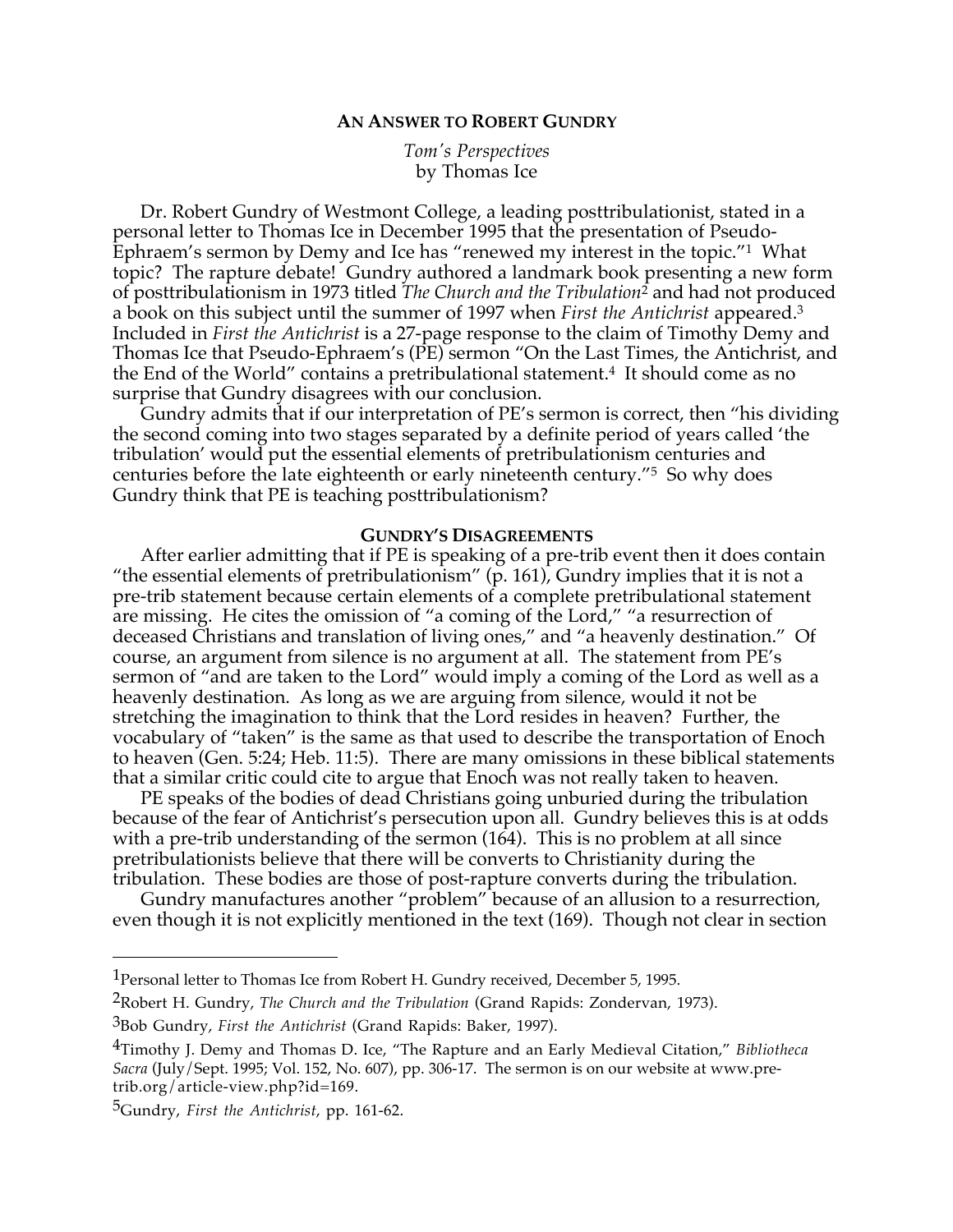10, Gundry appears to be saying that PE speaks of a single resurrection and not a multiple resurrection required from pretribulationism. This point is hardly a proof for Gundry since he must assume that PE's statement relating to the rising of the sleeping ones is connected with the unburied Christians during the tribulation (169). Even if this is granted, and a resurrection is meant, this would not contradict a pretrib understanding of Section 2 of PE. Pretribulationists believe in a resurrection of tribulation saints at the end of the tribulation.

In this section, Gundry argues for a posttrib understanding of the phrase "to meet."

A further problem for the pretrib interpretation of Pseudo-Ephraem's sermon arises out of this same and final Section 10. The deceased righteous are told not only to "arise" but also to "meet Christ." The Latin verb translated "meet," *occurrite* (more literally translated "run to" or "hasten to"), is cognate to the Latin noun *occursum,* "meeting," in the supposedly pretrib passage of Section 2: ". . . prepare ourselves for the meeting of the Lord Christ." Since Section 10 explicitly and indubitably puts this meeting after the tribulation, the parallelism of terminology with Section 2—and also with the phrase "for a meeting of the Lord in air" in Paul's description of the rapture (1 Thess. 4:17, translated literally)—indicates that PseudoEphraem sees the meeting in Section 2 as occurring after the tribulation and therefore as differing from the saints' being gathered and taken to the Lord "prior to the tribulation" according to a slightly later passage in section 2. (170)

It is conceded that there is a cognate relation between the two nouns. However, the immediate context of any statement is the greatest factor in determining specific meaning. Gundry is fond of going to another passage that he believes provides the meaning he desires and bringing that context into the passage under discussion as proof for his understanding. This is an exegetical fallacy according to James Barr. "The error that arises, when the 'meaning' of a word (understood as the total series of relations in which it is used in the literature) is read into a particular case as its sense and implication there, may be called 'illegitimate totality transfer.'"6 Gundry has imported the meaning of "meeting" from Section 10 and asserted that it has the same meaning in Section 2.

Instead, "meeting of the Lord Christ" in Section 2 is better governed by its immediate context, which is described as a gathering "prior to the tribulation," whereby, those gathered are "taken to the Lord." The meeting in Section 10 is clearly said to occur "when the three and a half years have been completed," which for PE is the length of the tribulation. Gundry's attempt to reverse the meaning of PE's pretrib statement in Section 2 falls to the ground when taken in the context that PE's sermon provides.

## **GATHERING**

Gundry's next distortion occurs when he spins the meaning of "gather." He provides over a dozen pages of material from Ephraem the Syrian and shows the manifold ways in which he uses the word.

 $\overline{a}$ 

<sup>6</sup>James Barr, *The Semantics of Biblical Languages* (London: Oxford University Press, 1961), p. 218.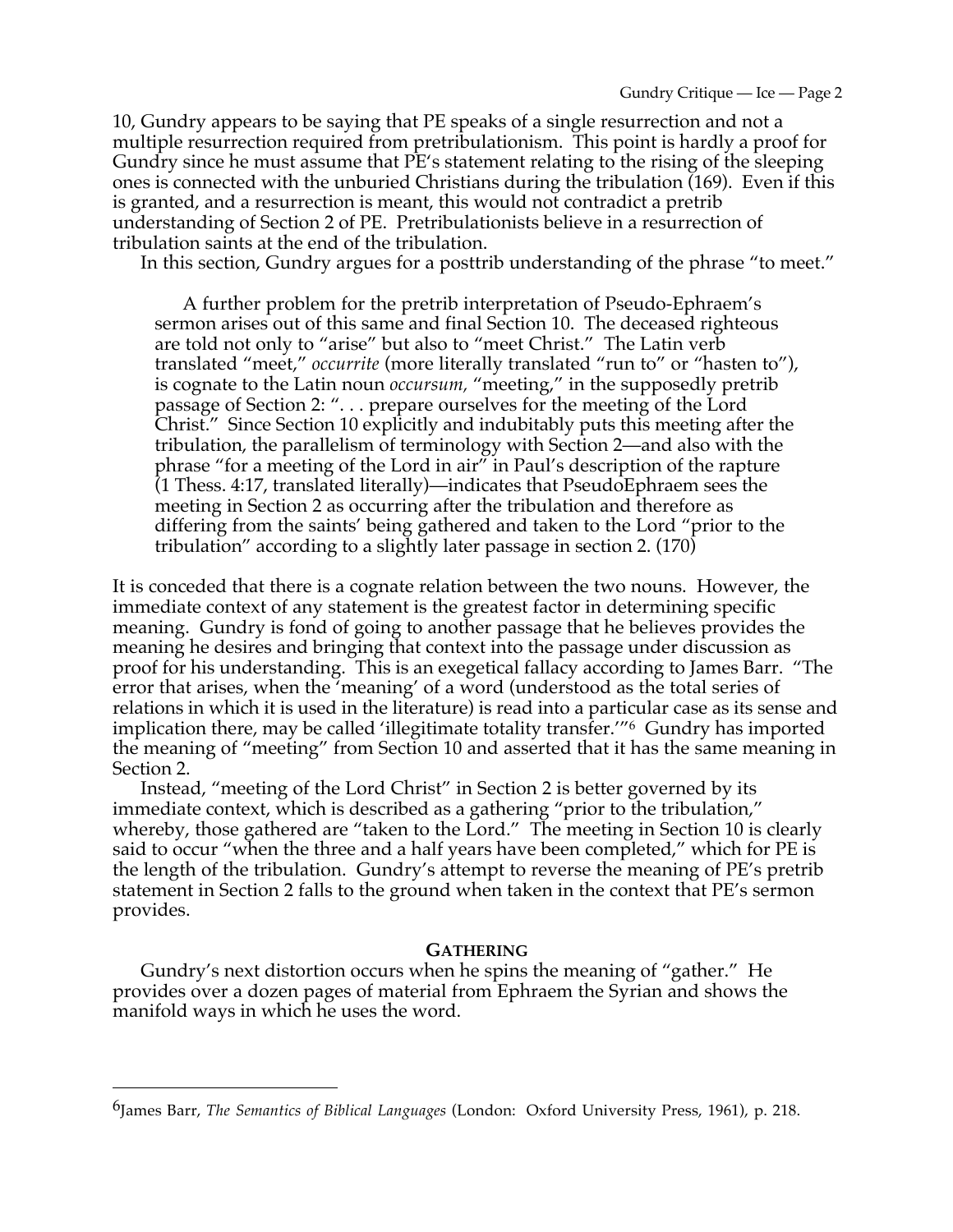In view of the foregoing evidence, it seems an understatement to say that Ephraem and his tradition make heavy use of Jewish pilgrimages to Jerusalem as a symbol of all nations' being gathered evangelistically and taken to the Lord in Christian conversion. This use is neither obscure nor rare. It is clear and frequent, and it appears throughout a wide range of his writings. We have every right, then—indeed, every obligation—to apply the use to Pseudo-Ephraem's sermon, drawing as it does on Ephraem's works and those attributed to him. (183)

Out of all the dozens of uses cited by Gundry for "gather" in Ephraem, we admit that he rarely uses it in an eschatological context. Yet, this is without dispute the way in which PE is using the term. To say that because Ephraem uses gather on numerous occasions evangelistically does not mean that this is the way PE, a totally different individual, uses it on a specific instance. Gundry engages once again in illegitimate totality transfer. If gather in PE is an evangelistic gathering, then it should be obvious from the context of PE's sermon. It was apparently obvious in the individual citations from Ephraem that each use has a particular nuance, since Gundry was able to classify each of them from their immediate contexts. Not once did he have to go to other passages to determine Ephraem's specific use in a given text. While providing us with interesting information on how Ephraem, who is not PE, uses a particular word, it does nothing to assist us in understanding PE's use of the word.

Gundry's exercise provides proof that PE did not borrow his idea of a pretrib gathering from Ephraem. Paul Alexander tells us, "Bousset . . . observes that PE normally does not depend on Ephraem but that both use the same apocalyptic material.<sup>7</sup> What does Alexander mean by "the same apocalyptic material?" He is speaking of the same general themes such as Antichrist, Gog and Magog, The Last Roman Emperor, etc. It is within this context that Alexander cites PE's departure from the same apocalyptic material and notes concerning the subject of shortening the time of the tribulation because PE does not include such a notion in his sermon.8 Gundry recognizes that Alexander understands PE's statement at this point to be that of a physical removal of "the saints and Elect of God" before the tribulation—a pretrib statement.

It is significant that the late Paul Alexander (d. 1977) understood this passage as a pretribulational translation of "the saints and elect." He could hardly have been influenced by his beliefs in his interpretation, since he appears to have been Greek Orthodox. Alexander arrived at a pretrib understanding of PE from reading the sermon in its own context. Because of his expertise in the field of Byzantine literature and history in general and Byzantine Apocalypticism in particular that he arrived at his conclusion which supports that of Dr. Demy and I.

Along with Gundry, we believe that Section 10 is speaking of Christ's second coming to the earth. Thus, his arguments that Section 10 is a reference to the posttribulational return of Christ are not in dispute (187-88).

## **CONCLUSION**

 $\overline{a}$ 

<sup>7</sup>Paul J. Alexander, *The Byzantine Apocalyptic Tradition* (Berkeley: University of California Press, 1985), p. 210, f.n. 85.

<sup>8</sup>Alexander, *Byzantine Apocalyptic*, pp. 210-11.